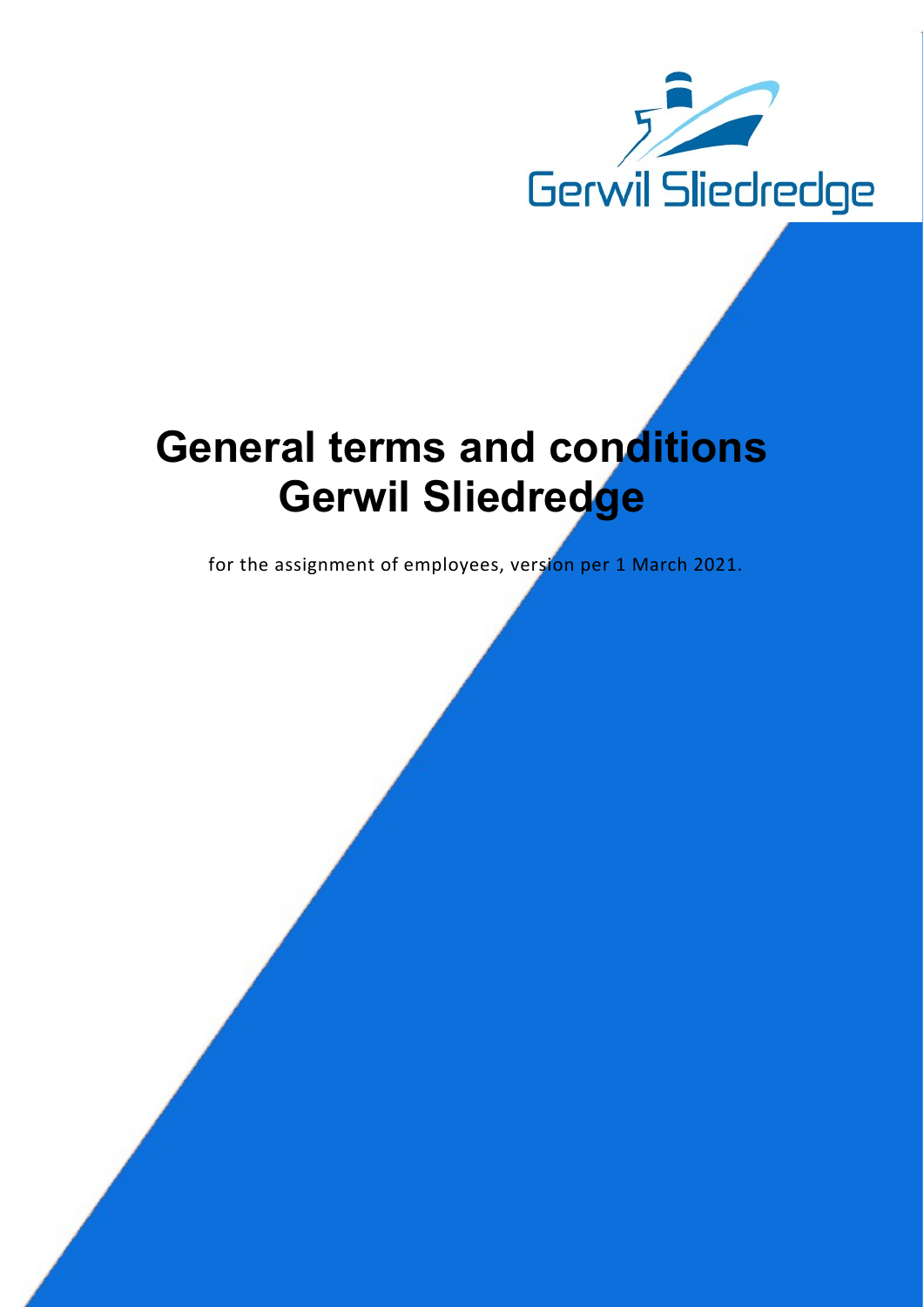

# Table of contents

| CHAPTER 2 ASSIGNMENT OF EMPLOYEES GENERAL ________________________________8               |    |
|-------------------------------------------------------------------------------------------|----|
|                                                                                           |    |
| Article 13 CONTENT, DURATION AND END OF THE ASSIGNMENT OF THE EMPLOYEE(S) ________ 8      |    |
| Article 14 THE HOURBOARD RATE, (HOURLY) REMUNERATION AND OTHER REIMBURSEMENTS _ 9         |    |
|                                                                                           |    |
| Article 16 THE VICARIOUS TAKS LIABILITY REGARDING WAGES_________________________________9 |    |
|                                                                                           |    |
|                                                                                           |    |
| Article 19 OBLIGATION OF CARE AND INDEMNITY TOWARDS THE TEMPORARY COMPANY 11              |    |
|                                                                                           |    |
| Article 21 BUSINESS CAR AND COMPANY CLOSURE                                               | 12 |
| CHAPTER 3 TERMS AND CONDITIONS FOR JOB PLACEMENT SERVICES _______ 12                      |    |
|                                                                                           |    |
|                                                                                           |    |
| Article 24 EMPLOYMENT RELATIONSHIP BETWEEN THE CLIENT AND THE JOBSEEKER __________ 13     |    |
|                                                                                           | 13 |

Pagina 2 van 13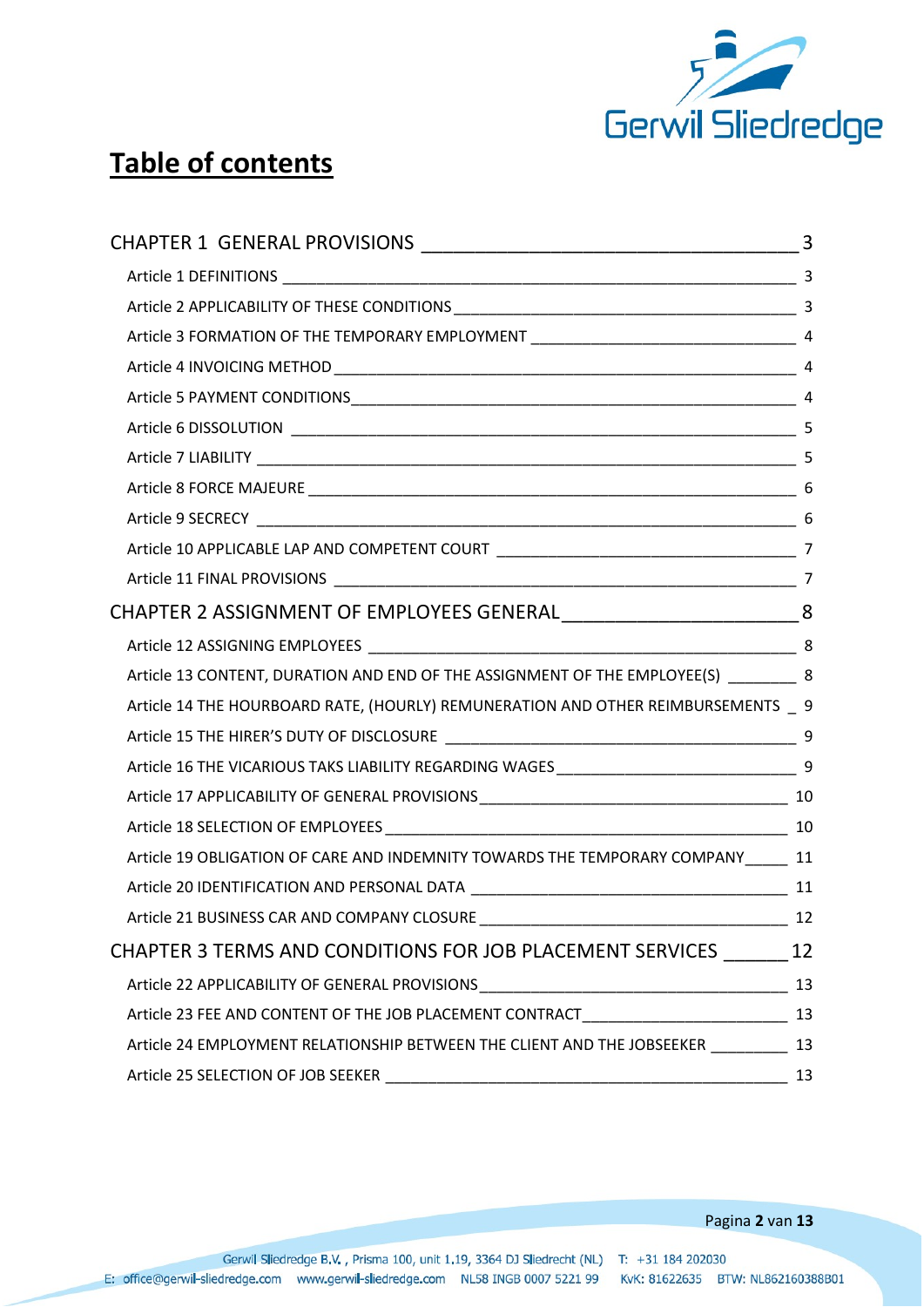

# HOOFDSTUK 1 General provisions

#### Article 1 DEFINITIONS

In these general terms and conditions, the following terms are defined as stated below:

- 1.1 Company: the natural person or legal entity that assigns employees to a hirer in order to perform work under the latter's supervision and management other than by virtue of an employment contract concluded with the hirer.
- 1.2 Employee: the natural person who performs or will perform work in the employment of the company for and under the supervision and management of the hirer.
- 1.3 Hirer: the natural person or legal entity to whom the company assigns employees in order to perform work under the hirer's supervision and management other than by virtue of an employment contract concluded with the hirer.
- 1.4 Temporary employment agreement: the contract between the company and the hirer, setting out the specific conditions subject to which an employee is assigned to perform work for and under the supervision and management of the hirer.
- 1.5 Hirer rate: the amount per time unit which the hirer owes the company for assigning the employee. It includes the labour costs such as wage costs, payroll taxes and national insurance contributions, as well as a margin for the services provided by the company.
- 1.6 Temporary employment contract: the employment contract under which the employee is assigned to the hirer by the company in order to perform work for and under the supervision and management of that hirer pursuant to a temporary employment agreement concluded with the company.
- 1.7 Payroll contract: The payroll contract is the temporary employment contract in the course of which the temporary employment agreement between the company and the hirer is not concluded within the framework of bringing together supply and demand on the labour market and the compa-ny can assign the employee to another party only with the consent of the hirer.
- 1.8 Job placement company: every natural person or legal entity that helps to find employees or jobs for a client, a jobseeker or both, with the aim of concluding a direct contractual employment relationship between the client and the jobseeker.
- 1.9 Client: every natural person or legal entity that uses the services of a job placement company.
- 1.10 Job placement contract: the contract between a job placement company and a client and/or a jobseeker to provide the services referred to in paragraph 8.
- 1.11 NBBU-cla: : the NBBU Collective Agreement for Agency Workers which applies to companies who are members of and, as such, affiliated with the Dutch Association of Intermediary Organizations and Temporary Employment Agencies [NBBU].
- 1.12 Whenever these general terms and conditions refer to employees, this refers to both male and female employees and whenever reference is made to he/him/his, this also refers to she/her/hers.

# Article 2 APPLICABILITY OF THESE TERMS AND CONDITIONS

- 2.1 These terms and conditions apply to every offer from the company to the hirer and to every temporary employment agreement between the company and the hirer to which the company has declared these terms and conditions to be applicable, as well as the ensuing supplies and services of any nature between the company and the hirer, insofar as the parties have not explicitly deviated from these terms and conditions in writing.
- 2.2 The hirer with whom a contract was taken out once on the basis of these terms and conditions is expected to tacitly be in line with its applicability to a temporary employment agreement concluded with the company at a later stage.
- 2.3 All offers, regardless of how they were made, are without obligation.
- 2.4 The company is not bound by general terms and conditions of the hirer to the extent they deviate from these terms and conditions.
- 2.5 These general terms and conditions can be changed or supplemented at any time. The changed general terms and conditions then also apply to temporary employment agreements concluded earlier, subject to a period of one month after the written announcement of the change.

Pagina 3 van 13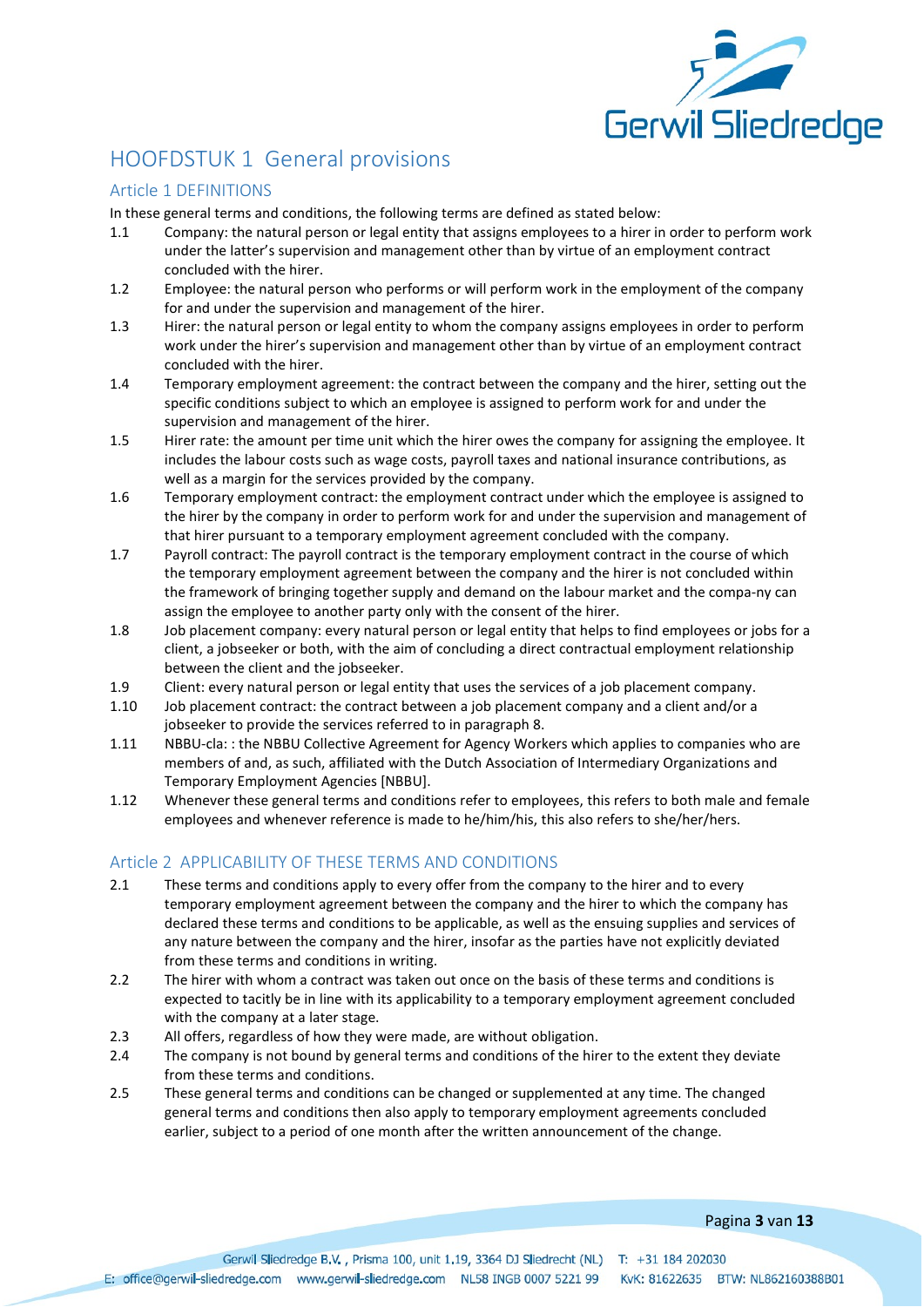

#### Article 3 FORMATION OF THE TEMPORARY EMPLOYMENT AGREEMENT

- 3.1 The temporary employment agreement is concluded following the hirer's written acceptance or because the company effectively assigns employees to the hirer.
- 3.2 The specific conditions under which the employee is assigned to the hirer by the company are set out in the temporary employment agreement.
- 3.3 Changes or supplements to the temporary employment agreement come into force once they are confirmed in writing by the company.

# Article 4 INVOICING METHOD

- 4.1 Unless agreed otherwise, invoices from the company are based on the completed and hirer-approved time sheets, the hirer rate and any additional allowances, costs and expenses.
- 4.2 The hirer is responsible for the correct, timely and full completion and approval of the time sheets. Approval is given by means of a (digital) signature on the time sheets, unless agreed otherwise. The hirer is liable for damage suffered by the company if the hirer fails to correctly fulfil the obligations set out in this paragraph, including but not limited to the administrative fine pursuant to Section 18b.2 of the Minimum Wage and Minimum Vacation Allowance Act. The hirer will fully indemnify the company.
- 4.3 If there is a difference between the time sheets submitted to the company and the relevant records kept by the hirer, the time sheets submitted to the company are considered to be the correct ones, unless the hirer proves otherwise.
- 4.4 If the employee disputes the data on the time sheets, the company can invoice the number of hours worked and other costs in accordance with the records from the employee, unless the hirer proves that the time sheets used by the hirer are correct.
- 4.5 If the hirer does not comply with the conditions of paragraph 2 of this article, the company may decide to invoice the hirer on the basis of the facts and circumstances known to the company. The company will not proceed to do so as long as no reasonable consultations with the hirer have taken place on the subject.
- 4.6 If, after the temporary worker has appeared at the workplace, the hirer makes use of his or her employment offer for less than three hours, the hirer is obliged to pay the hirer's rate for at least three hours per call if:

a. the agreed scope of work is less than 15 hours per week and the working hours are not fixed; or

- b the hirer has not or not unambiguously recorded the scope of the work.
- 4.7 The hirer ensures that the invoices of the company are paid within 14 days of the invoice date, without any deduction, discount or set-off.
- 4.8 if the company has a G-account, the hirer can ask Company to confer about the possibility that the hirer pays a percentage of the invoiced amount into the relevant account, as well as about the extent of the percentage. This option can be used only when the parties have reached an agreement.
- 4.9 On the company's demand, the hirer will give the company a written direct debit mandate to debit the hirer's bank account with the invoice amounts within the agreed period. To that end, the parties will use a SEPA mandate form..

# Article 5 PAYMENT CONDITIONS

- 5.1 Only direct payments to the company release the hirer from his obligations.
- 5.2 Direct payments or advance payments from the hirer to the employee are not permitted, regardless of why or how such payments are made. Such payments do not concern the company and do not form a basis for any debt repayment or set-off.
- 5.3 If the hirer disputes an invoice, he must notify the company thereof in writing within eight days of the date on which the invoice in question was sent, failing which his right to dispute the invoice lapses. Disputing an invoice does not suspend the hirer's payment obligation.
- 5.4 In the event of non-payment, late or incomplete payment by the hirer of any amount owed by him, the hirer is in default by operation of law with effect from the due date of the invoice in question. From that moment on, the hirer also owes the company default interest on the invoice amount, equal to the statutory commercial interest pursuant to Section 6:119a of the Dutch Civil Code..
- 5.5 All costs, both judicial and extrajudicial, including the costs of legal aid, incurred by the company as a result of the hirer's failure to fulfil his payment obligations will be at the expense of the hirer. The

Pagina 4 van 13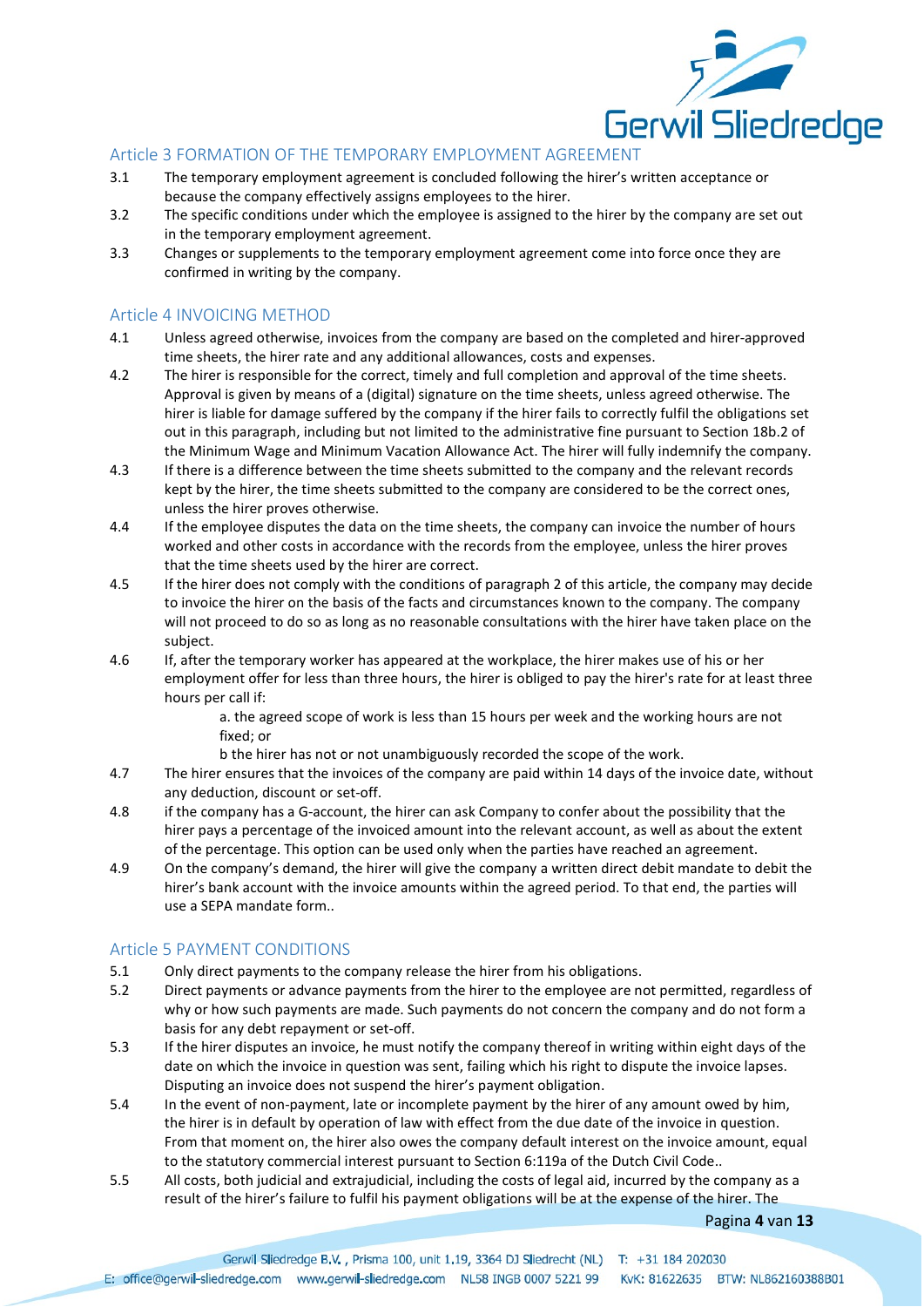

extrajudicial collection costs of the company, to be calculated on the amount to be collected, are set at at least 15% of the principal sum, subject to a minimum of €500.00.

- 5.6 If the hirer agreement has been entered into with more than one hirer, which hirers belong to the same group of companies, then all hirers are jointly and severally liable for the obligations under this Article, regardless of the name of the invoice.
- 5.7 If the hirer's financial position and/or payment behaviour give rise thereto in the opinion of the company, the hirer is, on the company's first demand, obliged:

a. to issue a direct debit mandate as referred to in Article 4.8 of these terms and conditions; and/or

- b. to make an advance payment; and/or
- c. to furnish sufficient security for the fulfilment of his obligations towards the company by means of a bank guarantee or a pledge, for instance.

The extent of the requested security and/or the requested advance payment is in proportion to the extent of the hirer's obligations in question.

5.8 If the hirer fails to comply with the company's request referred to in the previous paragraph, or if a payment collection fails, the hirer will be in default by operation of law without any notice of default being required. If the hirer is in default, the company is entitled to suspend the fulfilment of its obligati-ons under the temporary employment agreement or to fully or partially terminate the temporary employment agreement with immediate effect, without the company owing the hirer any compensation. All claims of the company become immediately due and payable as a result of the termination.

#### Artikcle 6 Dissolution

- 6.1 If a party fails to fulfil its obligations under the temporary employment agreement, the other party apart from the provisions stipulated in the temporary employment agreement – will be entitled to extrajudicially dissolve all or part of the temporary employment agreement by means of a registered letter. The agreement will not be dissolved until the defaulting party is declared to be in default in writing and has been given a reasonable time to remedy the shortcoming and fulfilment is not forthcoming.
- 6.2 In addition, either party will be entitled, without the need for any demand or notice of default and without the need for court proceedings, to dissolve all or part of the temporary employment agreement by means of a registered letter with immediate effect, if:
	- a. the other party applies for or has been granted a (provisional) moratorium;
	- b. the other party files a winding-up petition for itself or is declared insolvent;
	- c. the business of the other party is liquidated;
	- d. the other party discontinues its current operations;
	- e. through no fault of one party, a considerable part of the assets of the other party is seized, or if the other party must otherwise be deemed no longer able to fulfil the obligations under the temporary employment agreement.
- 6.3 If at the time of dissolution, part of the temporary employ-ment agreement has already been fulfilled by the hirer, he can only partially dissolve the temporary employment agreement, i.e. only that part yet to be fulfilled by or on behalf of the company.
- 6.4 Amounts invoiced by the company to the hirer before dissolution in connection with its performances for the fulfilment of the temporary employment agreement will still be payable by the hirer to the company and will become immediately due and payable at the time of dissolution.

#### Article 7 LIABILITY

7.1 Except in the event of mandatory legal provisions and in ac-cordance with the principles of reasonableness and fairness, the company will not be obliged to pay any compensation for damage of any nature, directly or indirectly, suffered by the employee, the hirer or inflicted to goods or persons of or at the client or a third party, in connection with a temporary employment agreement, including damage caused by:

> A. the assignment of the employee to the hirer by the company, also when it appears that this employee does not meet the requirements set by the hirer.

> > Pagina 5 van 13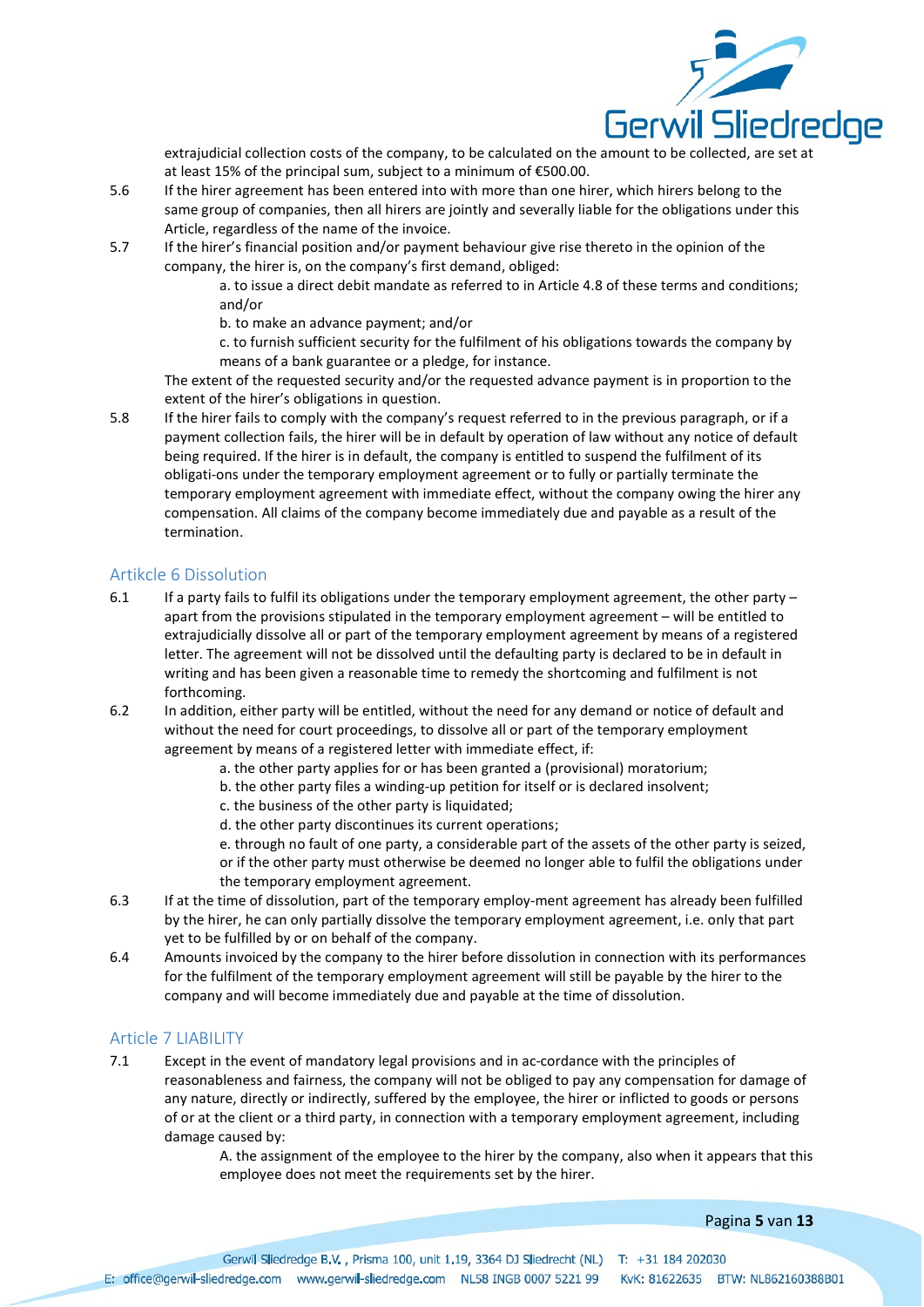

b. the unilateral termination of the temporary employment contract or the payroll contract by the employee.

c. actions or omissions by the employee, the hirer himself or a third party, including obligations assumed by the employee.

- d. the hirer seconding the employee without the written consent of the company.
- 7.2 Any liability of the company for any direct damage is, in any case, limited per event to:

a. the amount paid out under the insurance of the company, or

b. if the company is not covered for the damage in question or if the insurance does not pay out (in full), the amount invoiced by the company. If the amount charged depends on a time factor, liability is limited to the amount charged to the hirer by the company in the month prior to the claim notice. Failing a prior month, the amount which the company would have or has charged the hirer in accordance with the temporary employment agreement in the month in which the claim event took place will be the determining factor.

- 7.3 The company is never liable for consequential damage such as lost profits and missed savings and for indirect damage.
- 7.4 The hirer is obliged to take out sufficient, fully comprehensive liability insurance for all direct and indirect damage as referred to in paragraph 1 this article.
- 7.5 In any case, the hirer has to indemnify the company against any claims from employees or third parties for compensation of damage, referred to in paragraph 1 of this article, suffered by those employees or third parties.
- 7.6 The liability restrictions set out in paragraphs 1 and 2 of this article will no longer apply if it concerns intent or gross negligence on the part of the company and/or its managerial members of staff.
- 7.7 If and insofar as is possible, the company is at all times entitled to remedy the damage caused by the hirer. This includes the company's right to take measures aimed at preventing or limiting any damage.

#### Article 8 FORCE MAJEUR

- 8.1 In the event of force majeure of the company, its obligations under the temporary employment agreement will be suspended for as long as the situation of force majeure continues. Force majeure is understood to be any circumstance beyond the control of the company which temporarily or permanently prevents the company from performing the temporary employment agreement and which, either by law or the principles of fairness and reasonableness, should not be classed as the risk of the company.
- 8.2 In the event of a situation of force majeure as referred to in paragraph 1 of this article, the company will notify the hirer.
- 8.3 Insofar as not already included, force majeure is also taken to mean industrial strikes, factory sit-ins, blockades, embargoes, government measures, war, revolution and/or any circumstance to be deemed equal to that, power failures, breakdowns in electronic communication lines, fire, explosions and other emergencies, water damage, flooding, earthquakes and other natural disasters, as well as large-scale staff illness of an epidemiologic nature.
- 8.4 The obligations of the company will be suspended for the duration of the force majeure situation. However, this suspension does not apply to obligations which the force majeure does not relate to and which were in place before the situation of force majeure occurred.
- 8.5 If the situation of force majeure lasted a period of three months or once it is clear that the situation of force majeure will take longer than three months, either party will be entitled to prematurely terminate the temporary employment agree¬ment without having to observe any notice period. After the termination of the temporary employment agreement as described above, the hirer remains obliged to pay the company any outstanding amounts he owes the company and which relate to the period before the situation of force majeure.
- 8.6 During the situation of force majeure, the company will not be obliged to pay the hirer any compensation, nor is it obliged to do so after the termination of the temporary employment agreement referred to in paragraph 5 of this article.

#### Article 9 SECRECY

9.1 The company and the hirer will not disclose to third any confidential information from or about the other party, its activities and customers they have learned of by virtue of an offer or a temporary employment agreement, unless and to the extent the disclosure of such information is required in

Pagina 6 van 13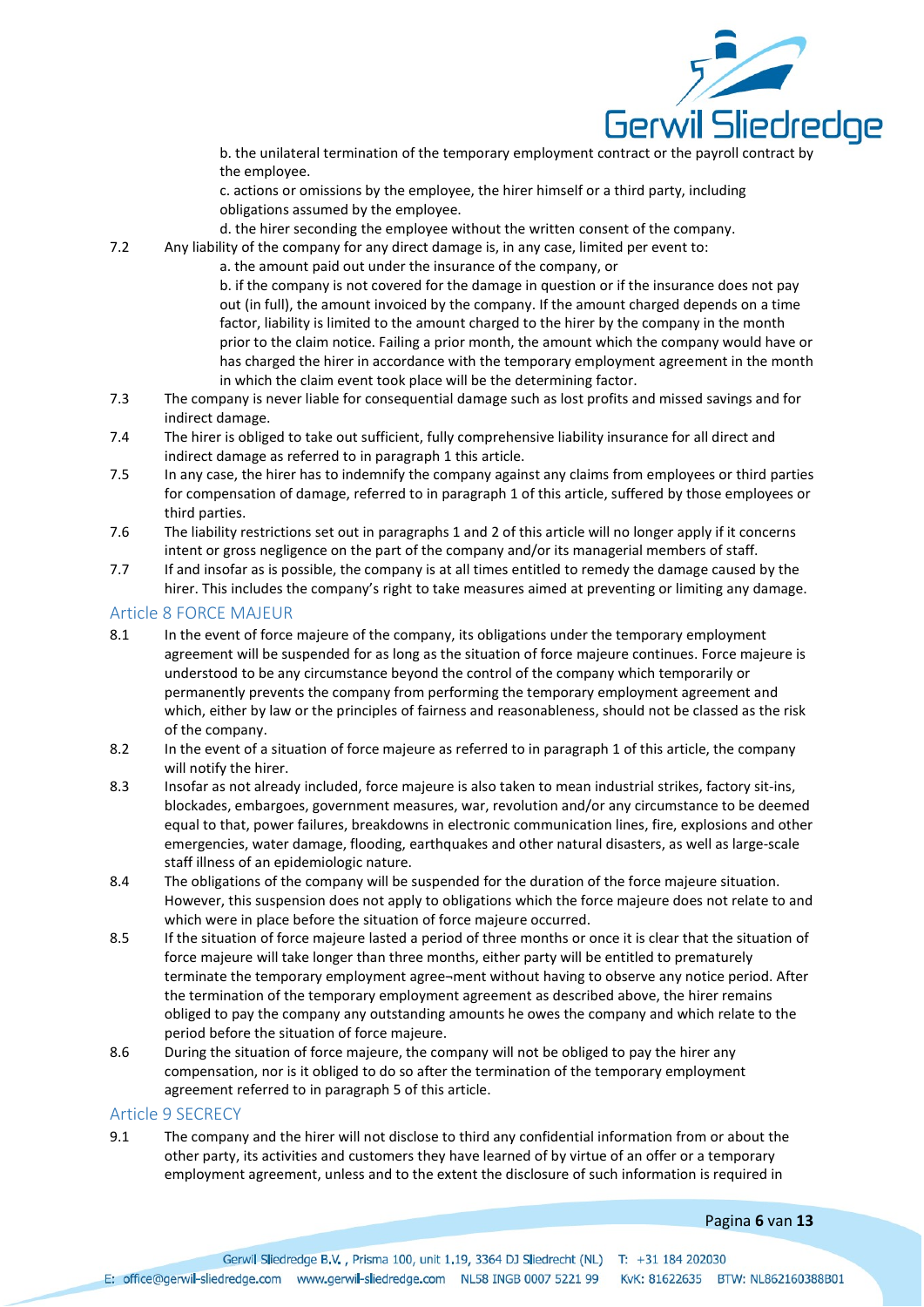

order to be able to perform the temporary employment agreement correctly or if they have a statutory duty of disclosure.

- 9.2 At the request of the hirer, the company will compel the employee to exercise secrecy in respect of everything he learns or becomes aware of in the performance of his duties, unless the employee is legally obliged to disclose it.
- 9.3 The hirer is free to compel the employee to observe secrecy directly. The hirer will inform the company of his intention to do so and provide the company with a copy of the agreement drawn up for that purpose.
- 9.4 The company cannot be held liable for any fine, penalty or losses incurred by the hirer as a result of the employee failing to observe that duty of secrecy.

#### Article 10 APPLICABLE LAW AND COMPETENT COURT

- 10.1 These general terms and conditions, instructions, temporary employment agreements and/or other agreements are governed by Dutch law.
- 10.2 All disputes ensuing from or relating to a legal relationship between the parties will in the first instance be exclusively heard by the court within whose jurisdiction the company has its registered business, unless mandatory law prescribes otherwise..

# Article 11 FINAL PROVISIONS

- 11.1 If any provision of these terms and conditions is null and void or is voided, the other provisions of these terms and conditions will remain in full force and the parties will confer in order to agree on new provisions in replacement of the void or voided provisions, in the course of which the purpose and meaning of the void or voided provision will be taken into account as much as possible.
- 11.2 The company has the right to transfer its rights and obligations under a temporary employment agreement to a third party. Unless agreed otherwise in writing, the hirer does not have the right to transfer his rights and obligations under the temporary employment agreement to a third party.

#### Pagina 7 van 13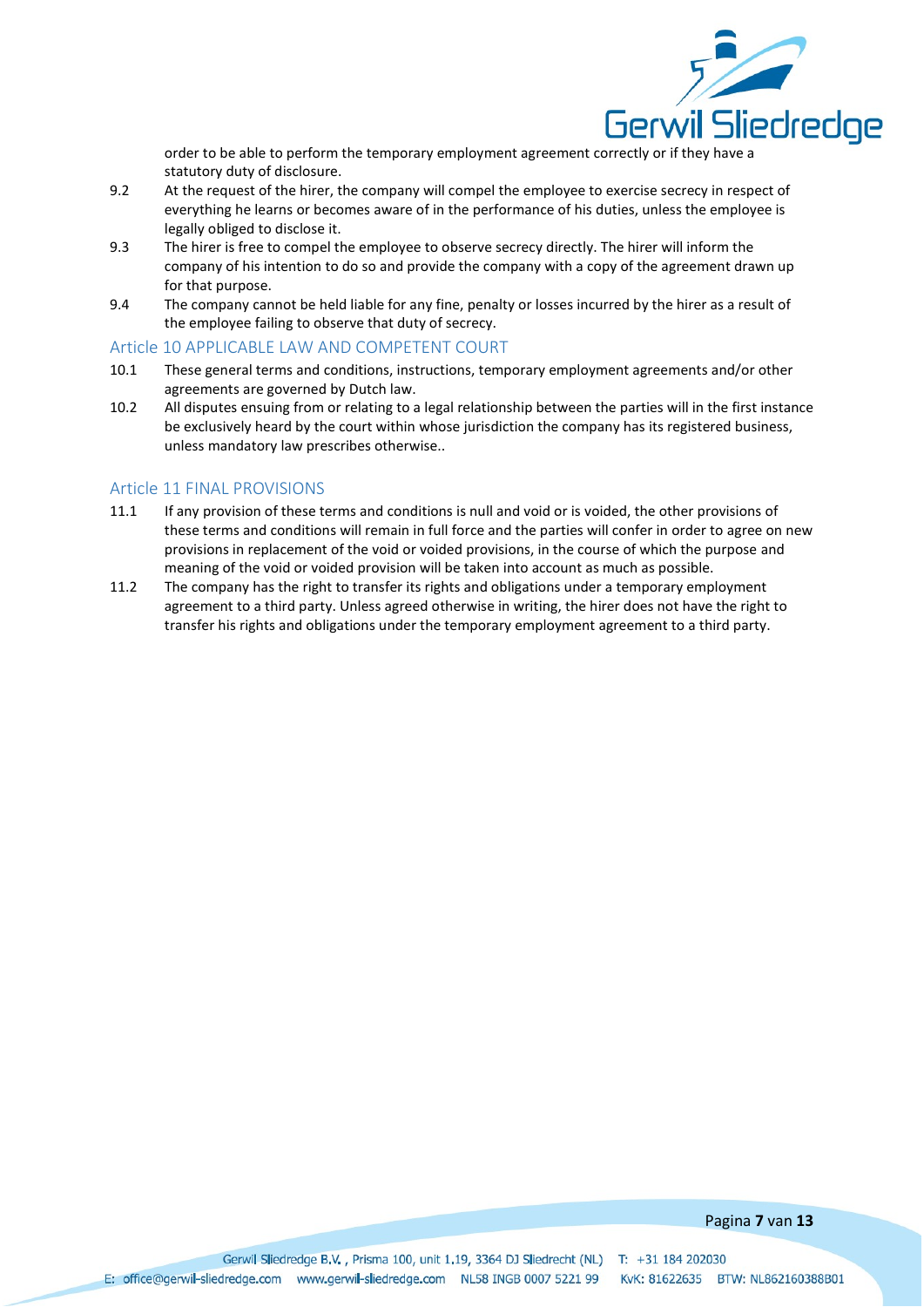

# CHAPTER 2 ASSIGNMENT OF EMPLOYEES: GENERAL

# Article 12 ASSIGNING EMPLOYEES

- 12.1 Effectively, the employee works under the supervision and management of the hirer. The hirer will exercise the same standard of due care as he does for his own employees. As a formal employer, the company does not supervise the workplace and the work to be performed, on the basis of which the hirer will be responsible for a safe working environment. He will exercise the same standard of due care as he does for his own employees.
- 12.2 The assigned employee has concluded a temporary employment contract pursuant to Section 7:690 of the Dutch Civil Code or a payroll contract with the company pursuant to Section 7:692 of the Dutch Civil Code. The temporary employment agreement between the company and the hirer is a determining factor: if the company does not have an allocative function within the framework of the instruction (it does not recruit and select) and it concerns an exclusive assignment to the hirer, the agreement is a payroll contract. If it concerns none of the foregoing, the contract is a temporary employment contract.
- 12.3 If the company and the employee have concluded a temporary employment contract, Chapter 2A of these general terms and conditions will apply to the legal relationship between the company and the hirer. If the company and the employee have concluded a payroll contract, Chapter 2B of these general terms and conditions will apply to the legal relationship between the company and the hirer
- 12.4 Without the written consent of the company, the hirer will not reassign the employee assigned to him to a third party in order for the employee to work under that third party's supervision and management or to perform work abroad. A violation of this paragraph means the company will be entitled to end the assignment of the employee and/or to terminate the temporary employment agreement with immediate effect, as well as to charge the hirer for all ensuing or related damage. In that case, the hirer will fully indemnify the company.

#### Article 13 CONTENT, DURATION AND END OF THE ASSIGNMENT OF THE EMPLOYEE(S)

- 13.1 The specific conditions under which the employee is assig-ned to the hirer are set out in the temporary employment agreement. The assignment of the employee to the hirer is for a fixed term or for an indefinite term.
- 13.2 The hirer informs the company about the intended duration, (weekly or, at least, monthly) working hours and times of the assignment, on the basis of which the company can determine the nature and term of the temporary employment contract or the payroll contract with the employee..
- 13.3 If the agency work employment contract provides for the agency clause, the private employment agency, temporary agency worker and/or the hirer do not have to observe a notice period if they wish to terminate the posting prematurely, unless otherwise agreed in writing.
- 13.4 If the agency work employment contract does not provide for the agency work employment clause, it is a temporary employment contract for a definite or indefinite period. In this case, the hirer can only terminate the posting prematurely under the condition that the payment obligations related to the posting continue until the expiry of the agreed duration of the posting. In that case, the private employment agency is entitled to (continue to) charge the hirer's rate up to the agreed duration of the posting in accordance with the temporary worker's usual or expected work pattern, unless the private employment agency and the hirer have agreed otherwise in writing.
- 13.5 If the hirer wishes to terminate the posting even though nothing has been agreed about the duration of the posting and the temporary agency worker is working on the basis of a temporary employment contract for a definite or indefinite period of time, a notice period of one month applies.
- 13.6 If the agreement is terminated because of a dispute with the employee or a conflict situation, the hirer must notify the company thereof in time. In that case, the company will find out if the dispute or the conflict situation can be resolved.
- 13.7 In connection with the notification obligation that applies to the temporary worker, the private employment agency can request the hirer at least five weeks before the end of the temporary employment contract for a definite period of time to indicate whether it intends to continue the posting. The hirer is then obliged to indicate within three days whether he wishes to continue the provision. Failure to inform the temporary employment agency on time or correctly means that the hirer must fully reimburse the temporary employment agency for the costs related to the compensation pursuant to Article 7:668 of the Dutch Civil Code.

#### Pagina 8 van 13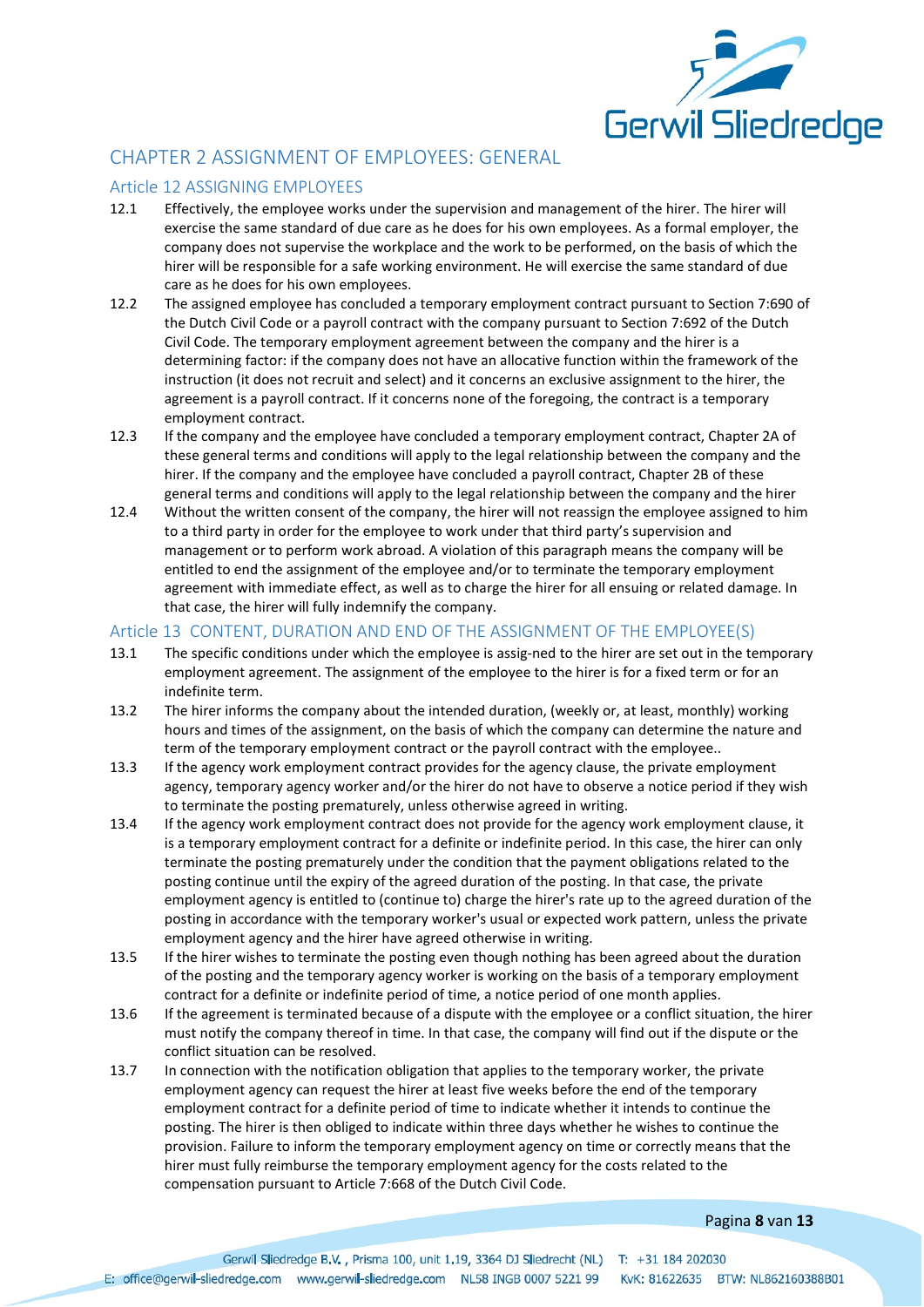

# Article 14 THE HOURBOARD RATE, (HOURLY) REMUNERATION AND OTHER REIMBURSEMENTS

- 14.1 The hirer owes the temporary employment agency the hirer's rate for the posting of the temporary worker, unless otherwise agreed upon.
- 14.2 The hirer's rate is in direct proportion to the wage owed to the temporary worker. The wages and allowances of the temporary agency worker are determined in advance of the posting and, if necessary, during the posting, and are equal to the wages and allowances granted to comparable employees, working in equal or equivalent positions, in the service of the hirer (the so-called wage ratio regulation).
- 14.3 The following components fall under the pay ratio rule:
	- a. only the applicable period wage in the scale;
		- b. the applicable reduction in working hours. This can be compensated at the discretion of the private employment agency – in time and/or money;

c. allowances for overtime, shifted hours, irregularity (including public holiday allowance) and shift work;

d. initial wage increase;

e. untaxed expense allowances: travel expenses, boarding costs and other costs necessary for the performance of the position;

f. periodicals.

14.4 Rate changes as a result of collective labor agreement obligations and changes in or as a result of laws and regulations such as tax and social legislation and regulations will be charged to the hirer from the time of those changes and are owed accordingly by the hirer, also if these changes occur during the term of a hiring agreement.

# Article 15 THE HIRER'S DUTY OF DISCLOSURE

- 15.1 The hirer notifies the company in time, correctly and in full about the terms and conditions of employment referred to in Article 21 or 24 of the general terms and conditions pursuant to Section 12a of the Placement of Personnel by Intermediaries Act, enabling the company to determine the wages of the employee.
- 15.2 the company is entitled to correct the hirer rate with retrospective effect and to charge it to the hirer if it emerges that (one of) the components referred to in Article 21 or 24 was determined incorrectly.
- 15.3 If the hirer intends to make a car available to the employee, the hirer will immediately notify the company thereof. The hirer and the employee can agree on the fact that the car can be used for private purposes only in consultation with the company, so that the company can take this into account in the withholding taxes. If the hirer fails to do so, he is obliged to compensate any ensuing costs and damages incurred by the company.

#### Article 16 THE CIVIL CHAIN LIABILITY FOR WAGE

- 16.1 In addition to the private employment agency, the hirer is jointly and severally liable towards the temporary agency worker for the payment of the wages owed to the temporary agency worker, unless the hirer qualifies as non-culpable with regard to any underpayment.
- 16.2 For the purpose of demonstrating that he is not culpable, the hirer must in any case inform the private employment agency in a timely, correct and complete manner regarding the wage components of the wage ratio regulation in accordance with Article 15 paragraph 1.
- 16.3 The private employment agency is obliged towards the hirer to remunerate the temporary agency worker in accordance with the applicable legislation and regulations, including the NBBU collective labor agreement for Temporary Employees.
- 16.4 If the hirer wishes to obtain further information about the employment conditions of the temporary agency worker in the context of the chain liability for wages, he will consult the private employment agency about this.
- 16.5 The hirer shall refrain from requesting information that is not related to or related to the temporary worker's wages. The temporary employment agency reserves the right to provide the hirer with anonymised information. The hirer is obliged to observe secrecy with regard to the information obtained with regard to the temporary worker.

#### Pagina 9 van 13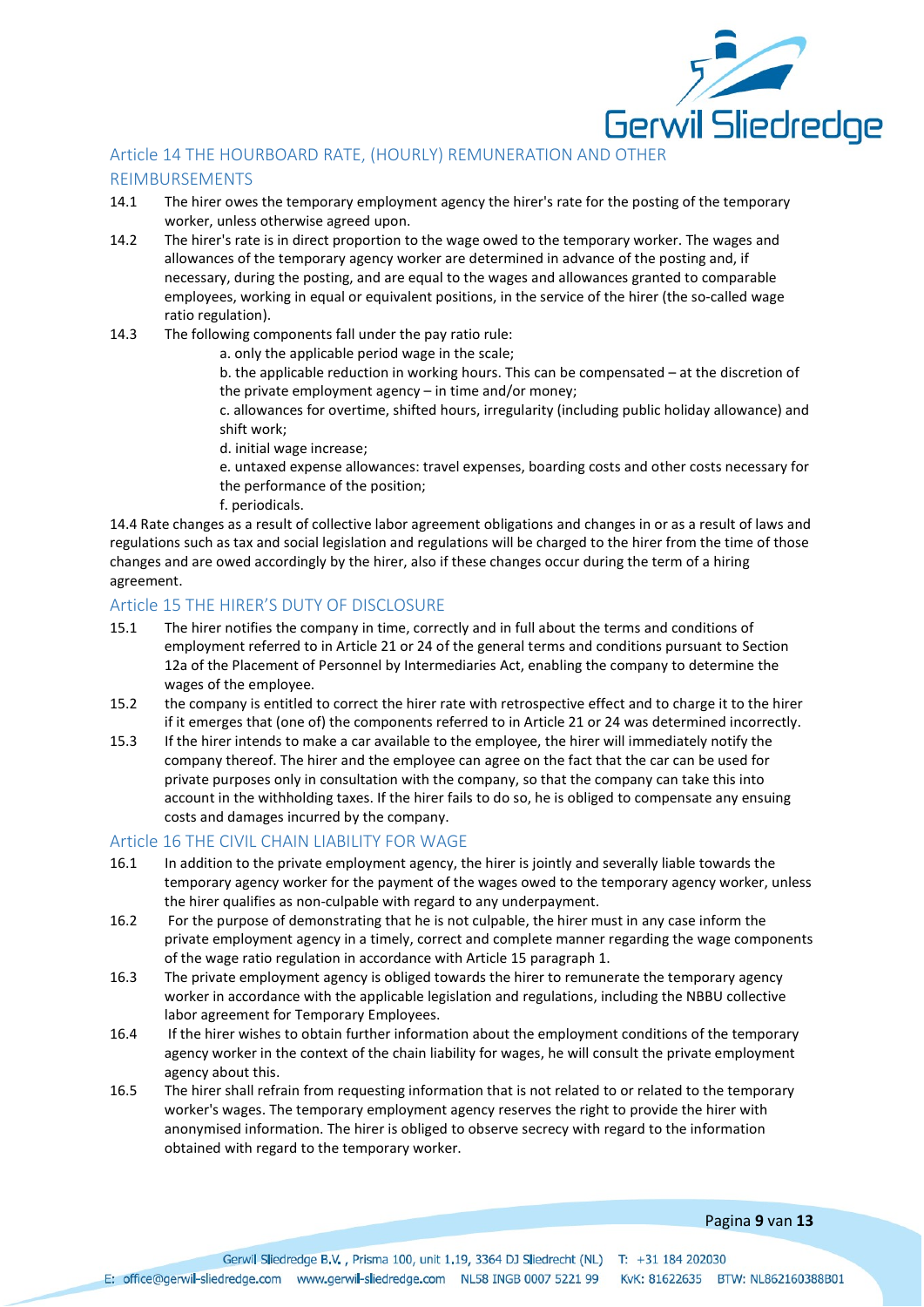

# Article 17 ENTERING INTO A (DIRECT) LABOR RELATIONSHIP BY THE HORDER WITH THE TEMPORARY EMPLOYEE

- 17.1 If the hirer wishes to enter into an employment contract or another type of employment relationship directly with a temporary agency worker made available to him or to be made available by the private employment agency, he shall immediately inform the private employment agency of this in writing. The parties then enter into consultation to discuss the wishes of the hirer.
- 17.2 If the client enters into an employment relationship with an employee who is made available to him on the basis of an assignment for an indefinite period of time, before that employee has worked the number of hours specified in the contract of hire on the basis of that assignment, the client is owe the private employment agency a compensation amounting to 25% of the most recently applicable rate for the agreed number of hours minus the hours already worked by that employee, based on the assignment. The fee is increased with VAT.
- 17.3 If the client enters into an employment relationship with an employee who is made available to him on the basis of an assignment for a definite period of time, the client owes compensation in the amount of 25% of the last applicable rate (calculated on the agreed or customary rate). hours and additional/overtime hours) over the remaining duration of the assignment or - in the case of an assignment that can be terminated prematurely - over the notice period that has not been observed, on the understanding that the client always owes at least the compensation referred to in paragraph 4 . The fee is increased with VAT.
- 17.4 If the client enters into an employment relationship with an employee in accordance with this Article, the assignment between the client and the temporary employment agency ends on the day on which that employment relationship commences.
- 17.5 If the client enters into an employment relationship with the employee not immediately, but within 6 months after the end of his/her placement, he will also owe the compensation referred to in paragraph 4. This applies both in the event that the client has approached the employee for this purpose - directly or through third parties - and when the employee has applied for a job at the client directly or through third parties.
- 17.6 The private employment agency is entitled to determine a different compensation scheme for an employee or for specific groups of employees.
- 17.7 A different type of employment relationship as referred to in this Article is understood to mean, among other things:
	- a. appointing as a civil servant;
	- b. the assignment agreement;
	- c. employment contract;
	- d. having the temporary agency worker made available to the hirer by a third party (for example another private employment agency) for the same or different work.

17.8 The hirer will not enter into an employment contract directly with the temporary agency worker if the temporary agency worker has not validly terminated the agency work employment contract with the private employment agency.

17.9 The hirer is prohibited from inducing temporary workers to enter into an employment contract or other type of employment relationship with another company, with the intention of hiring the temporary workers through this other company.

#### Article 18 SELECTION OF TEMPORARIES

- 18.1 The temporary agency worker is selected by the private employment agency on the one hand on the basis of his qualities and skills and on the other hand on the basis of the job requirements proposed by the hirer.
- 18.2 Requirements that are not job-relevant that also (may) lead to direct or indirect discrimination, including those related to race, religion, gender and/or disability, cannot be set by the hirer. In any case, these requirements will not be honored by the private employment agency, unless they are set in the context of a target group policy that is permitted by law, to promote equal labor participation.
- 18.3 The hirer has the right, if a temporary agency worker does not meet the job requirements set by the hirer, to notify the temporary employment agency within 4 hours of the start of the work. In that case, the hirer is obliged to pay the private employment agency at least the wages owed to the temporary

#### Pagina 10 van 13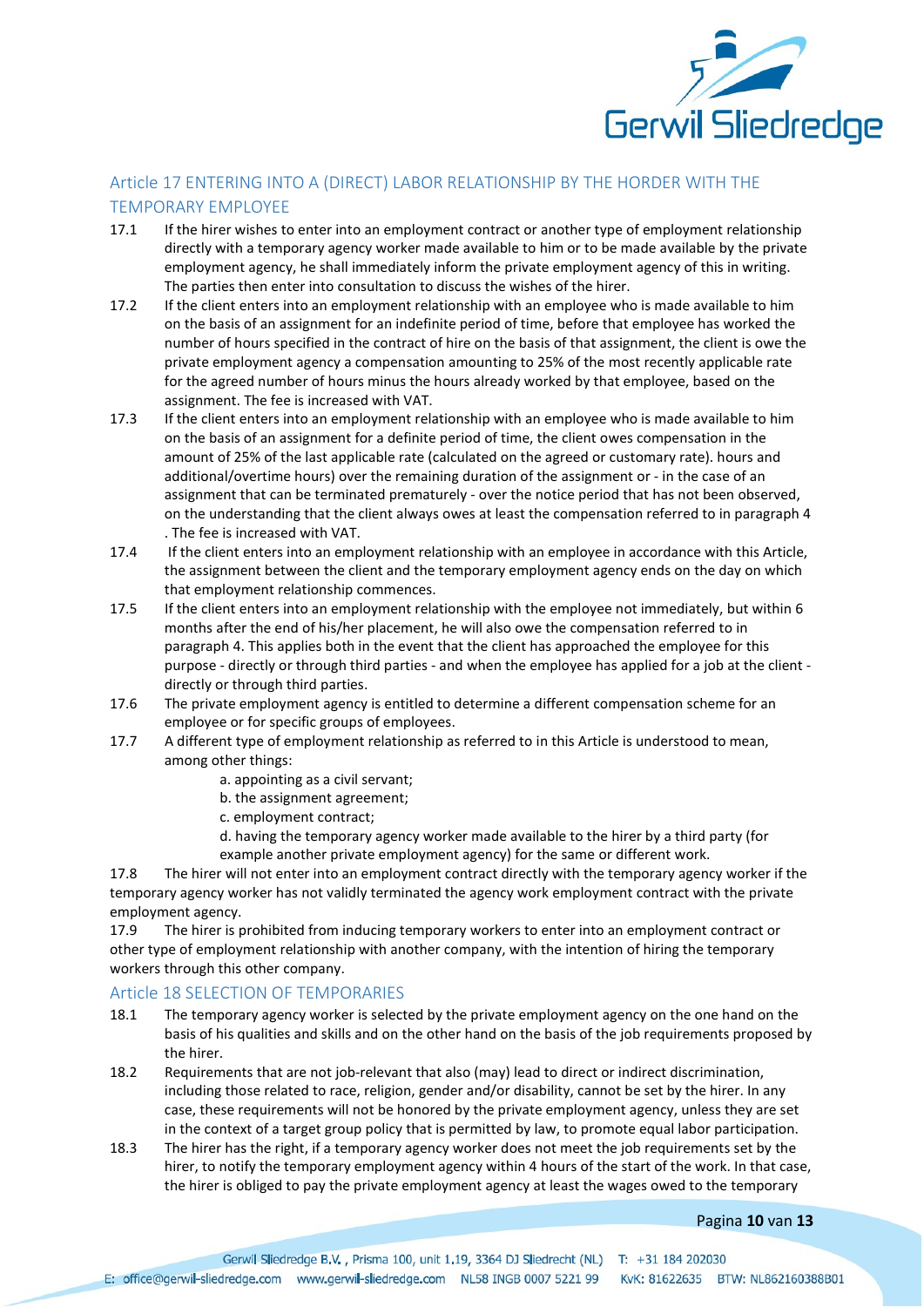

agency worker, plus the employer's share in the social security contributions and premium levies and obligations arising from the NBBU collective labor agreement.

18.4 During the term of the contract of hire, the private employment agency is entitled to make a proposal to replace the temporary agency worker, for example if the temporary agency worker is no longer able to perform the work, or in connection with a reorganization or redeployment obligation. The hirer's rate will then be determined again.

#### Article 19 OBLIGATION OF CARE AND INDEMNITY TOWARDS THE TEMPORARY COMPANY

- 19.1 The hirer is aware that, according to Article 7: 658 of the Dutch Civil Code and the applicable working conditions legislation, he has the obligation to ensure a safe workplace for the temporary worker. The hirer provides the temporary agency worker with concrete instructions to prevent the temporary agency worker from suffering damage in the performance of his work. The hirer also provides the temporary worker with personal protective equipment insofar as necessary. If the necessities are provided by the private employment agency, the private employment agency is entitled to charge the associated costs to the hirer.
- 19.2 Before the posting commences, the hirer shall provide the temporary agency worker and the private employment agency with the necessary information about the required professional qualification of the temporary agency worker, as well as the Risk Inventory and Evaluation (RI&E), containing the specific characteristics of the job to be filled. The temporary agency worker must be given sufficient opportunity to become acquainted with the content before the work can start.
- 19.3 The hirer is liable vis-à-vis the temporary agency worker and private employment agency for and is consequently obliged to compensate the damage suffered by the temporary agency worker in the performance of his work, unless the damage is to a significant extent the result of intent or wilful recklessness on the part of the temporary agency worker, all this with due observance of the provisions of Article 7.
- 19.4 If the temporary agency worker has suffered such an injury in the performance of his work that death is the result, the hirer is obliged, in accordance with Article 6:108 of the Dutch Civil Code, towards the persons referred to in that Article and towards the private employment agency to compensate the damage to the persons referred to, unless the damage is to a significant extent the result of intent or willful recklessness on the part of the temporary worker, all with due observance of the provisions of Article 7.
- 19.5 The hirer fully indemnifies the private employment agency against claims brought against the private employment agency due to the hirer's failure to comply with the obligations referred to in this Article and shall fully reimburse the employment agency for the related costs of legal assistance. The hirer grants the temporary employment agency the authority to assign its claims referred to in this Article to the directly interested party(ies).
- 19.6 The hirer is obliged to take out adequate, total liability insurance for all direct and indirect damage as referred to in this Article.

#### Article 20 IDENTIFICITATION AND PERSONAL DETAILS

- 20.1 At the start of an employee's assignment, the hirer confirms the employee's identity on the basis of the original proof of ID. The hirer holds records in such a way that the employee's identity can be confirmed.
- 20.2 The company and the hirer will treat all personal details from employees disclosed to them within the framework of an assignment in confidence and they will process those details in accordance with the provisions of the General Data Protection Regulation (GDPR) and other relevant privacy legislation.
- 20.3 Depending on the responsibilities and working method, the parties make the arrangements in accordance with the GDPR and related privacy legislation regarding, among other things, data breaches, the rights of data subjects and retention periods. If the company and the hirer have a shared processing responsibility, they will make further arrangements about, among other things, data subjects exercising their rights and the duty of disclosure. These arrangements are laid down in mutual regulations.
- 20.4 The hirer is responsible for disclosing personal details to or requesting them from the company only if and insofar as the hirer is entitled to do so by virtue of the GDPR.
- 20.5 The hirer indemnifies the company against all claims brought against the company by candidates, associates, employees of the hirer or other third parties in connection with the hirer's violation of the

#### Pagina 11 van 13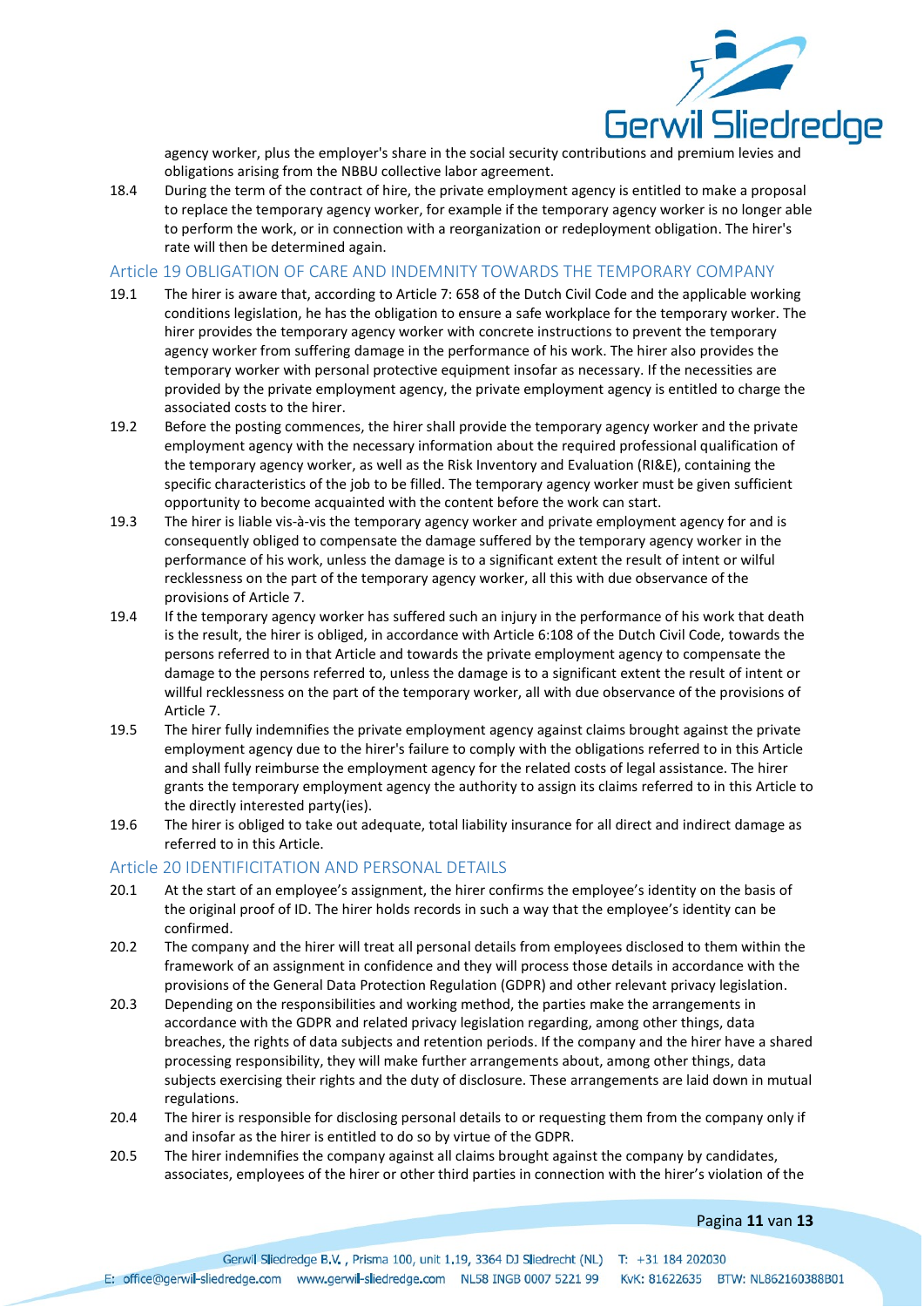

GDPR and other privacy legislation and he will compensate the associated costs incurred by the company.

#### Article 21 BUSINESS CAR AND COMPANY CLOSURE

- 21.1 If the hirer intends to make a car available to the temporary agency worker, the hirer will inform the temporary employment agency of this without delay. The hirer agrees with the temporary worker only in consultation with the private employment agency that the car may be driven privately, so that the private employment agency can take this into account in the payroll tax. If the hirer fails to do so, he is obliged to compensate the ensuing damage, costs and (tax) consequences that the private employment agency suffers.
- 21.2 If a company closure or compulsory day off takes place during the posting, the hirer will inform the temporary employment agency about this when entering into the hiring agreement, so that the temporary employment agency can take this into account when determining the employment conditions. If the hirer fails to do so, he will owe the private employment agency the number of hours as agreed in the hirer agreement, multiplied by the last applicable hirer's rate, during the company closure or compulsory day off.

#### Pagina 12 van 13